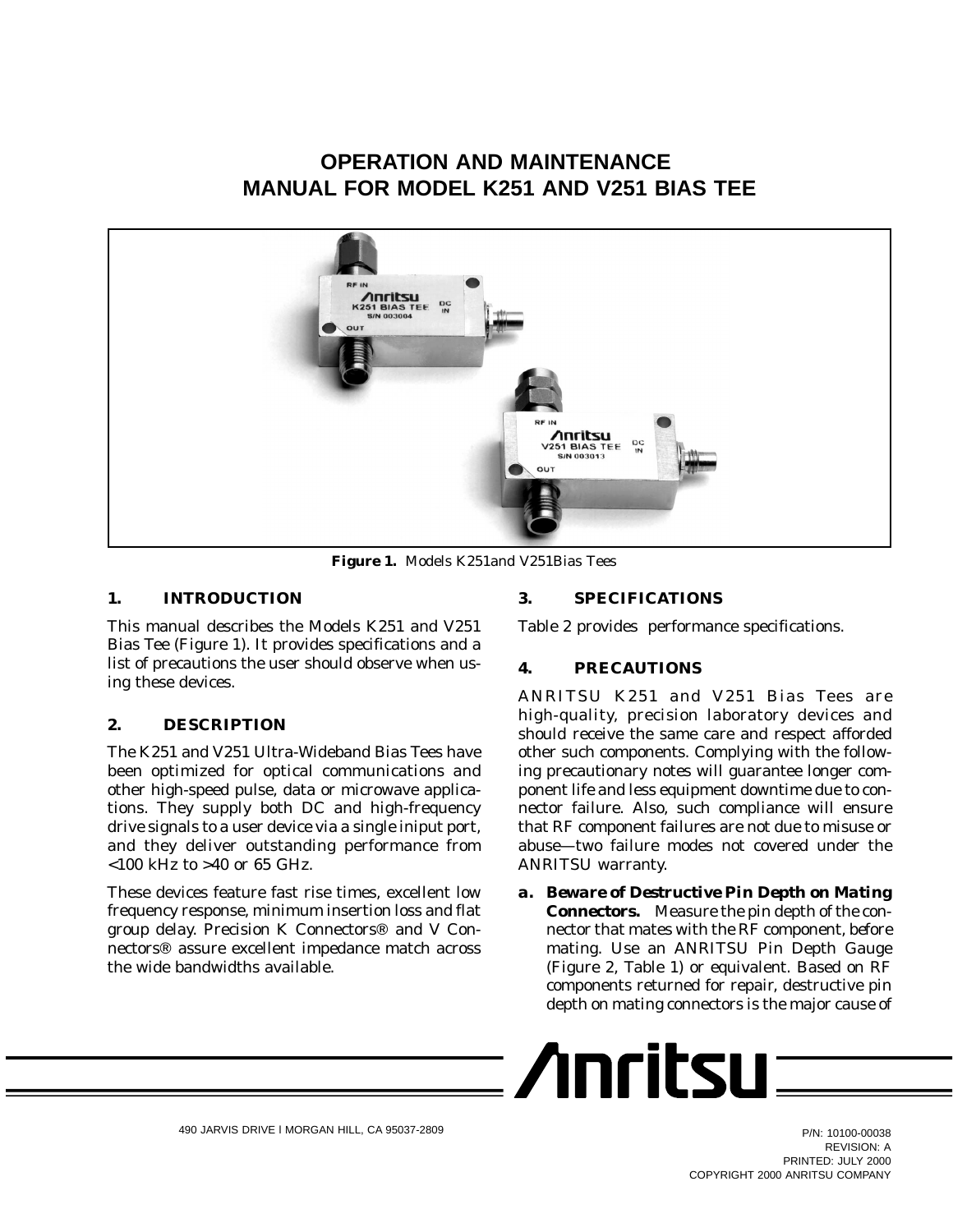

**Figure 2.** Pin Depth Gauge

| Table 1. Available Gauging Sets |  |
|---------------------------------|--|
|                                 |  |

| Model | <b>Connector Type</b> | <b>Gauging Set Model</b> |
|-------|-----------------------|--------------------------|
| V251  |                       | <b>Consult Factory</b>   |
| K251  |                       | $01 - 162$               |

failure in the field. When an RF component connector is mated with a connector having a destructive pin depth, damage will likely occur to the RF component connector. (A destructive pin depth has a center pin that is too long in respect to the connector's reference plane.)

The center pin on an RF component connector has a precision tolerance measured in mils (1/1000 inch), whereas connectors on test devices that mate with RF components may not be precision types. Their pins may not have the proper depth. *They must be measured before mating to ensure suitability.* When gauging pin depth, if the test device connector measures out of tolerance in the "+" region, the center pin is too long. Mating under this condition will likely damage the RF component connector. On the other hand, if the test device connector measures out of tolerance in the "-" region, the center pin is too short. While this will not cause any damage, it will result in a poor connection and a consequent degradation in performance.

The pin depth for bias tee models are as shown below:

- K251: 0.000 to  $-0.005$ .
- $V251: 0.000$  to  $-0.003$ .
- *b.* Avoid Over Torquing Connectors. Over torquing connectors is destructive; it may damage the connector center pin. *Never* use pliers to tighten connectors.
- *c. Avoid Mechanical Shock.* RF components are designed to withstand years of normal bench handling. However, do not drop or otherwise treat them roughly. They are laboratory-quality devices and, like other such devices, require careful handling.
- *d. Keep Bias Tee Connectors Clean.* The precise geometry that makes the RF component's high performance possible can be easily disturbed by dirt and other contamination adhering to connector interfaces. When not in use, keep the connectors covered. Refer to paragraph 5 for cleaning instructions.

### **5. MAINTENANCE**

ANRITSU recommends that no maintenance other than cleaning be attempted by the customer. The bias tee should be returned to ANRITSU for repair and/or service when needed.

The traditional method of cleaning K Connectors with a cotton swab and alcohol can break the male connector pin on the precision connectors. The reason: the cotton swab has a larger diameter than the connector (that is, the area between the inner wall and the center pin.)

We still recommend using a cotton swab; however, you need to trim the swab before inserting into the connector.

For best results, observe the following precautions:

- Use either the finger saver that has been provided with the bias tee or use a 5 inch-pound torque wrench when connecting to other devices. No other tools are recommended.
- Always spin the coupling nut to tighten connections. Spinning the connector body causes premature wear to the connector interface.

Do not disturb connector center pin. Improper use (see above) of a cotton swab or other such probe to clean the inner connector may cause the center conductor to hinge on its bead and weaken or shear the internal connection.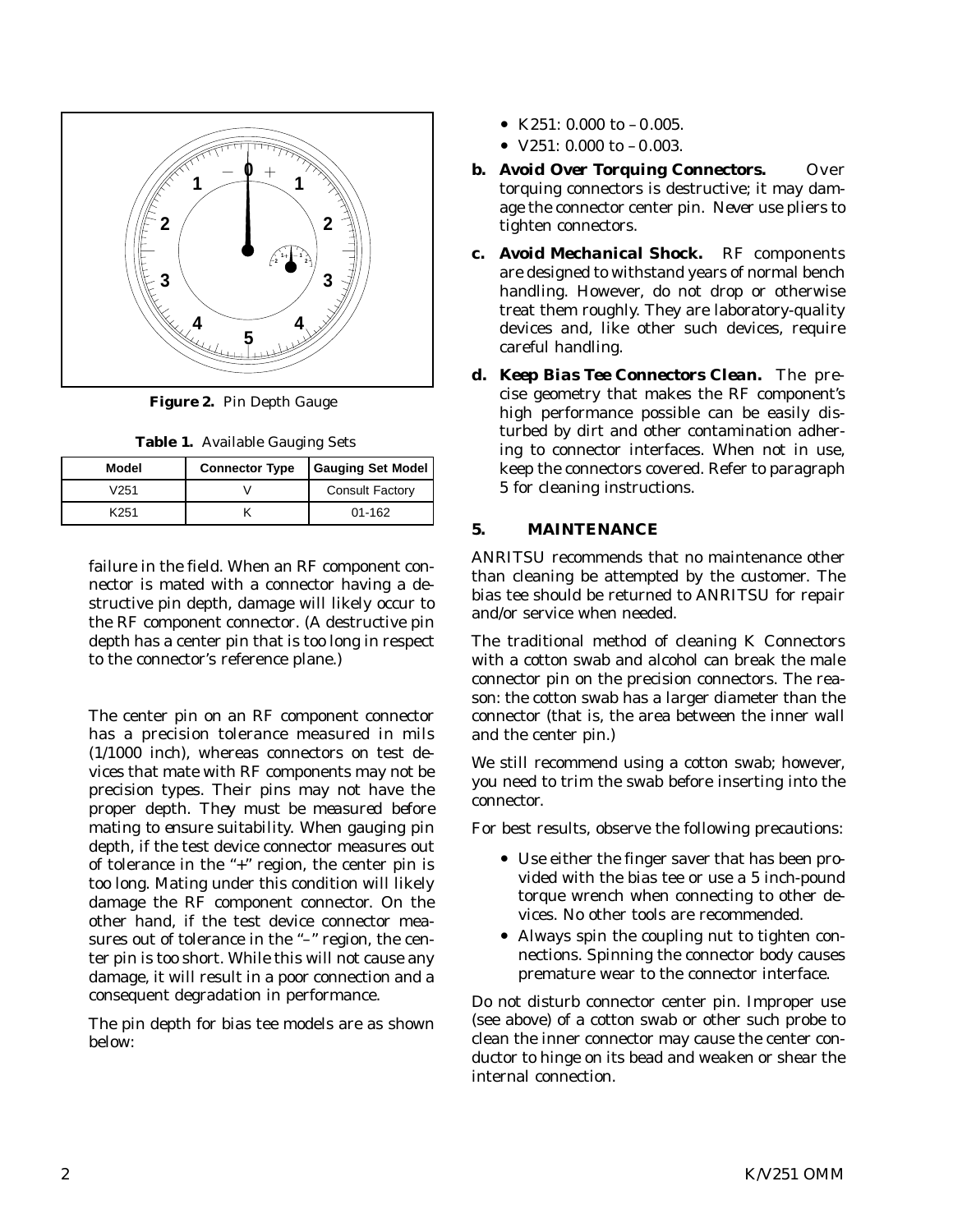**Table 2.** Performance Specifications, 1 of 2

| <b>Specification</b>    | K <sub>251</sub>                                                   | V <sub>251</sub>                                      |
|-------------------------|--------------------------------------------------------------------|-------------------------------------------------------|
| Frequency Range, 3dB BW | 50 kHz to 40 GHz                                                   | 100 kHz to 65 GHz                                     |
| <b>Insertion Loss</b>   | <2.0 dB typical                                                    | <2.5 dB typical                                       |
| <b>Return Loss</b>      | See Figure 2 and 3                                                 | See Figure 4 and 5                                    |
| <b>Rise Time</b>        | < 7 ps typical                                                     | < 5 ps typical                                        |
| <b>Group Delay</b>      | 110 $\pm$ 1 ps typical                                             | 113 $\pm$ 1 ps typical                                |
| <b>Max DC Voltage</b>   | 16VDC                                                              | 16VDC                                                 |
| <b>Max RF Power</b>     | 1 W                                                                | 1 W                                                   |
| <b>Connectors</b>       | RF Input: K Male<br><b>RF Output: K Female</b><br>DC Bias: SMC (m) | Input: V Male<br>Output: V Female<br>DC Bias: SMC (m) |



**Outline Drawing, K251**



## **Outline Drawing, V251**